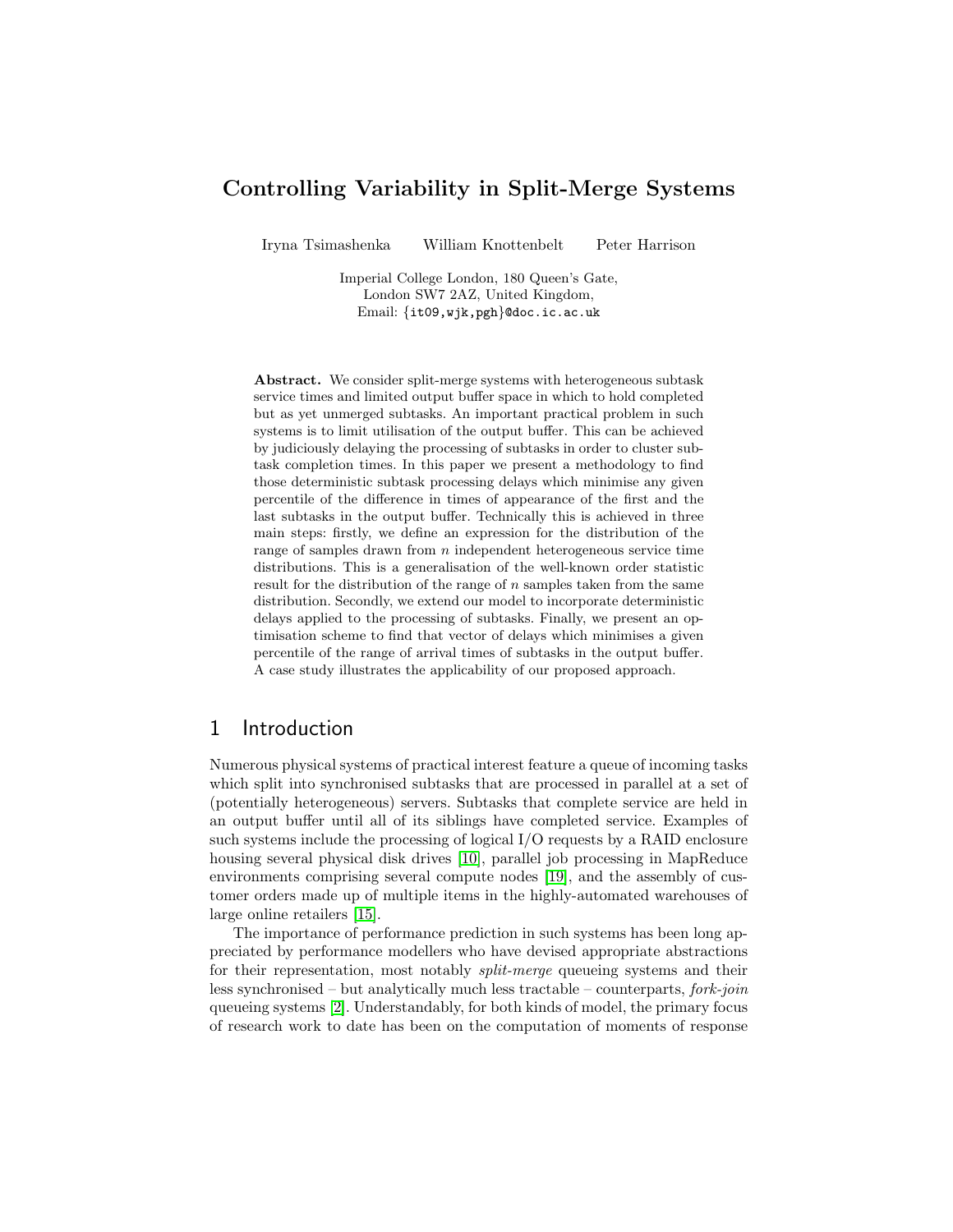time, most especially the mean. For example, Harrison and Zertal present an approximation for moments of the maximum of service times in a split-merge queueing system with general heterogeneous service times [\[8\]](#page-13-4); this gives an exact result in the case of exponential queues. For fork-join systems with homogeneous Markovian service time distributions, Nelson and Tantawi describe a technique which yields approximate upper and lower bounds on the mean response time as a function of the number of servers [\[13\]](#page-13-5). For the same system, Varki et al. [\[17\]](#page-13-6) present approximate bounds on mean response time. Varma and Makowski [\[18\]](#page-13-7) use interpolation between light and heavy traffic modes to approximate the mean response time for a homogeneous system of fork-join M/M/1 queues. The same fork-join system was considered in [\[9\]](#page-13-8), where the maximum order statistic provides an easily-computable upper bound on response time.

By contrast, the focus of the present paper is not response time computation; rather it concerns ways to control the variability of subtask completion time (that is the difference in time between the arrival of the first and last subtasks of a task in the output buffer) in split-merge systems. The idea is to try to cluster the arrival of subtasks in the output buffer by applying judiciously chosen deterministic delays to subtasks before they are dispatched to the parallel servers. This has especial relevance for systems that involve the retrieval of orders comprising multiple items from automated warehouses [\[15\]](#page-13-2), since partially completed subtasks must be held in a physical buffer space that is often limited and highly utilised; consequently it is difficult to manage. Despite this, to the best of our knowledge, this problem has not received significant attention in the literature. Our previous work [\[16\]](#page-13-9) presented a simple mean-based methodology for computing the vector of deterministic subtask delays that minimises a cost function given by the difference between the expected maximum and expected minimum subtask completion times (across all subtasks arising from a particular task). However, an expected value does not always satisfy service level objectives; in addition there is a dependence between the maximum and minimum subtask completion times which must be taken into account for any distributional analysis. The methodology we present here yields the set of subtask delays which minimises any given percentile of the distribution of the difference in the time of appearance of the first and last subtasks in the output buffer.

The technical contribution of this paper begins with a generalisation of the well-known order statistics result for the distribution of the range when  $n$  samples are taken from a given distribution  $F(t)$ . In particular, we present an exact analytical expression for the distribution of the range of  $n$  samples taken from heterogeneous distributions  $F_i(t)$   $(i = 1, \ldots, n)$ . Having extended this theory to incorporate deterministic subtask processing delays, we show how an optimisation procedure can be applied to a split-merge system to find that vector of subtask delays which minimises a given percentile of the range of subtask completion times.

The rest of the paper is organised as follows. Section [2](#page-2-0) describes essential preliminaries including a definition of split-merge systems and selected results from the theory of order statistics. Section [3](#page-5-0) presents various heterogeneous order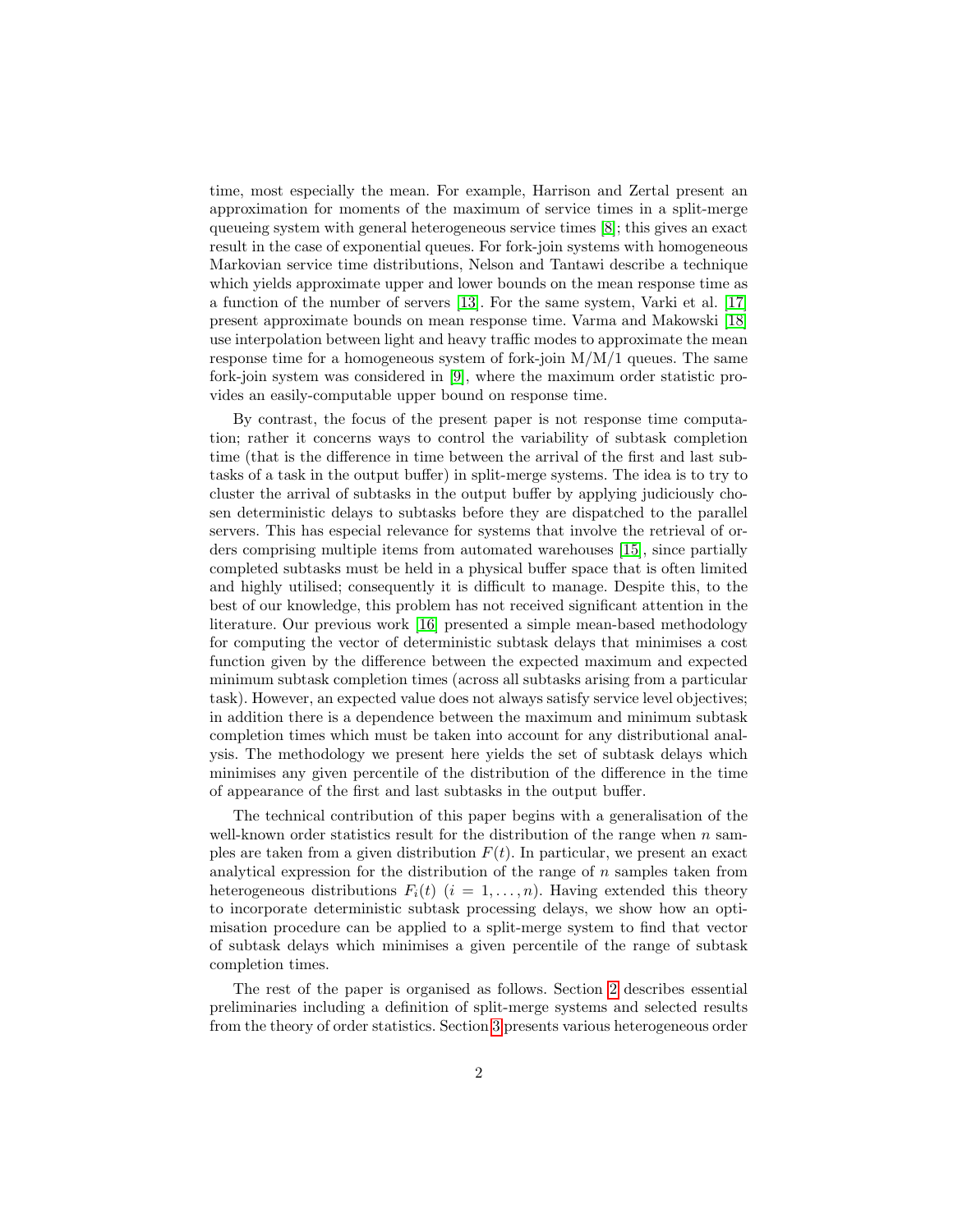statistic results, including the distribution of the range. Section [4](#page-7-0) shows how the basic split-merge model can be enhanced to support deterministic delays, defines an appropriate objective function, and presents a related optimisation procedure. Section [5](#page-9-0) presents a case study which demonstrates the applicability of our work. Section [6](#page-12-0) concludes and considers appropriate directions for future work.

# <span id="page-2-0"></span>2 Essential Preliminaries

### 2.1 Parallel Systems

A split-merge system (see Fig. [1\)](#page-2-1) is a composition of a queue of waiting tasks (assumed to arrive according to a Poisson process with mean rate  $\lambda$ ), a split point, several heterogeneous servers (which serve their allocated subtask with general service time distribution with mean service rate  $1/\mu_i$ , buffers for completed subtasks (merge buffers) and a merge point [\[2\]](#page-13-3). We note that in practice in physical systems it is not uncommon for the merge buffers to share the same physical space which is managed as a single logical output buffer. When the queue of

<span id="page-2-1"></span>

Fig. 1: Split–Merge queueing model.

waiting tasks is not empty and the parallel servers are idle, a task is injected into the system from the head of the queue. The task is split into n subtasks at the *split* point and the subtasks arrive simultaneously at the  $n$  parallel servers to receive service. Completed subtasks join a merge buffer. Only after all subtasks (belonging to a particular task) are present in the merge buffers does the original task depart the system via the merge point. We note that this split-merge system is a more synchronised type of fork-join system. In split-merge systems parallel servers are blocked after they have served a subtask while the original task is in the system, whereas in fork-join systems there is no queue of waiting tasks, but there is a queue of subtasks at each parallel server. Split-merge systems can also be said to be a more conservative type of fork-join system in the sense that analysis of task response time in a split-merge system yields an upper bound on task response time in a fork-join system [\[9\]](#page-13-8).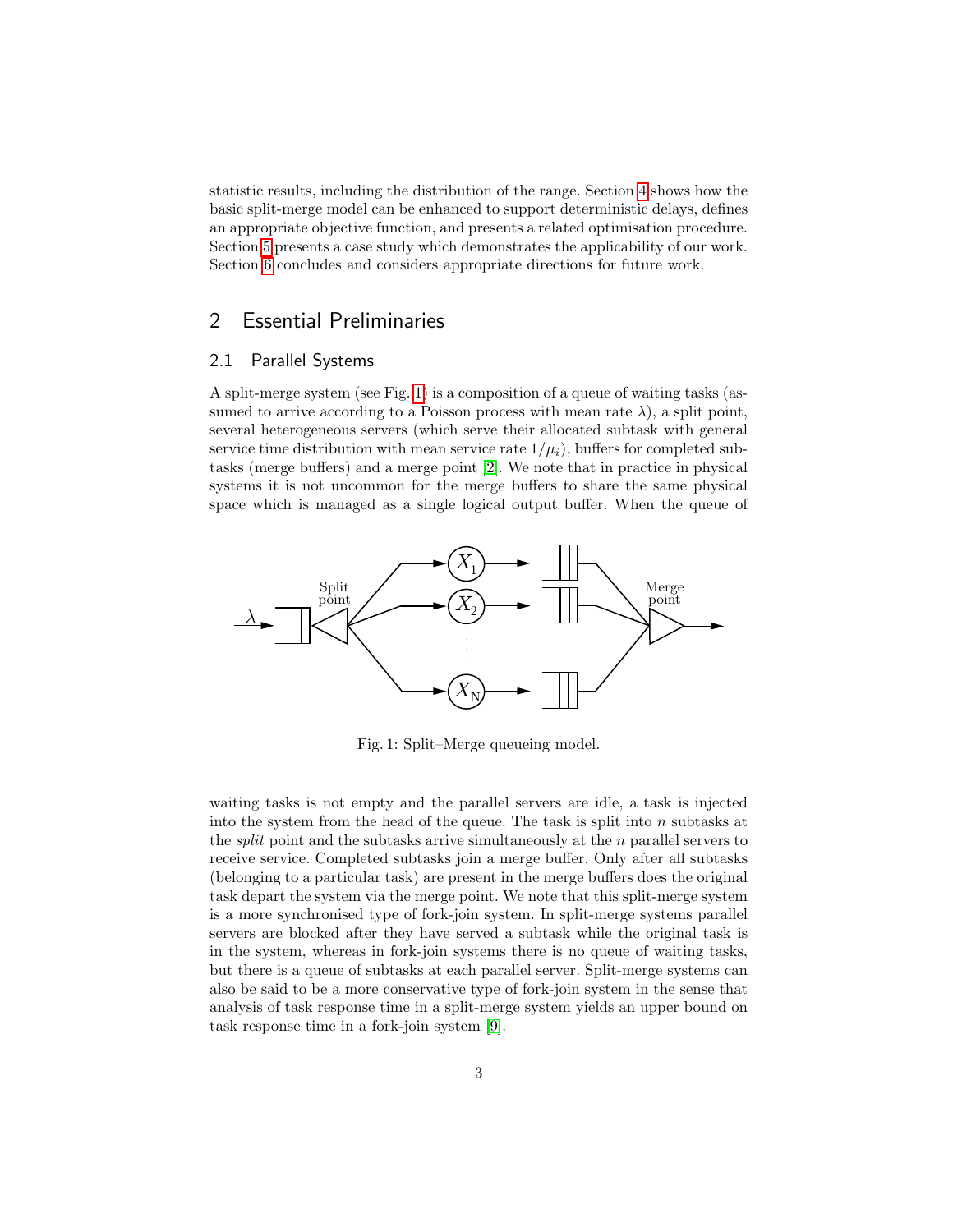### 2.2 Theory of Order Statistics [\[6\]](#page-13-10).

Definition: Let the increasing sequence  $X_{(1)}, X_{(2)}, \ldots, X_{(n)}$  be a permutation of the real valued random variables  $X_1, X_2, \ldots, X_n$ , i.e. the  $X_i$  arranged in ascending order  $X_{(1)} \leqslant X_{(2)} \leqslant \ldots \leqslant X_{(n)}$ . Then  $X_{(i)}$  is called the *ith order statistic*, for  $i = 1, 2, \ldots, n$ . The first and last order statistics,  $X_{(1)}$  and  $X_{(n)}$ , are the minimum and maximum respectively, which are also called the *extremes*.  $T = X_{(n)} - X_{(1)}$ is the range.

We assume initially that the random variables  $X_i$  are identically distributed as well as independent (iid), but of course the  $X_{(i)}$  are dependent because of the ordering.

Distribution of the kth-Order Statistic (iid case)

If  $X_1, X_2, \ldots, X_n$  are n independent random variables, the cumulative distribution function (cdf) of the maximum order statistic (the maximum) is simply given by

$$
F_n(x) = Pr\{X_{(n)} \le x\} = Pr\{X_i \le x, 1 \le i \le n\} = F^n(x)
$$

Likewise, the cdf of the minimum statistic is:

$$
F_1(x) = Pr\{X_{(1)} \le x\} = 1 - Pr\{X_{(1)} > x\} = 1 - Pr\{X_i > x, 1 \le i \le n\} = 1 - [1 - F(x)]^n
$$

These are special cases of the general cdf of the rth order statistic,  $F_r(x)$ , which can be expressed as:

<span id="page-3-1"></span>
$$
F_r(x) = Pr\{X_{(r)} \le x\} = Pr\{\text{at least } r \text{ of the } X_i \le x\}
$$

$$
= \sum_{i=r}^n \binom{n}{i} F(x)^i [1 - F(x)]^{n-i}
$$
(1)

The pdf of  $X_r$ ,  $f_r(x) = F'_r(x)$ , where the prime denotes the derivative with respect to  $x$ , when it exists, is then:

$$
f_r(x) = \frac{n!}{(r-1)!(n-r)!} F^{r-1}(x) f(x) [1 - F(x)]^{n-r}.
$$

Multiplying both sides by "small"  $\epsilon$ , this result follows intuitively from noting that we require one of the  $X_i$  to take a value in the interval  $(x, x + \epsilon]$ , exactly  $r-1$  of the  $X_i$  to be less than or equal to x and exactly  $n-r$  of them to be greater than x. The coefficient  $n!/((r-1)!1!(n-r)!)$  is the number of ways of doing this, given that the  $X_i$  are stochastically indistinguishable.

The joint density function of the rth and sth order statistics  $X_{(r)}$ ,  $X_{(s)}$ , where  $(1 \leq r < s \leq n)$ , is:

<span id="page-3-0"></span>
$$
f_{rs}(x,y) = S_{rs}F^{r-1}(x)f(x)[F(y) - F(x)]^{s-r-1}f(y)[1 - F(y)]^{n-s}
$$
 (2)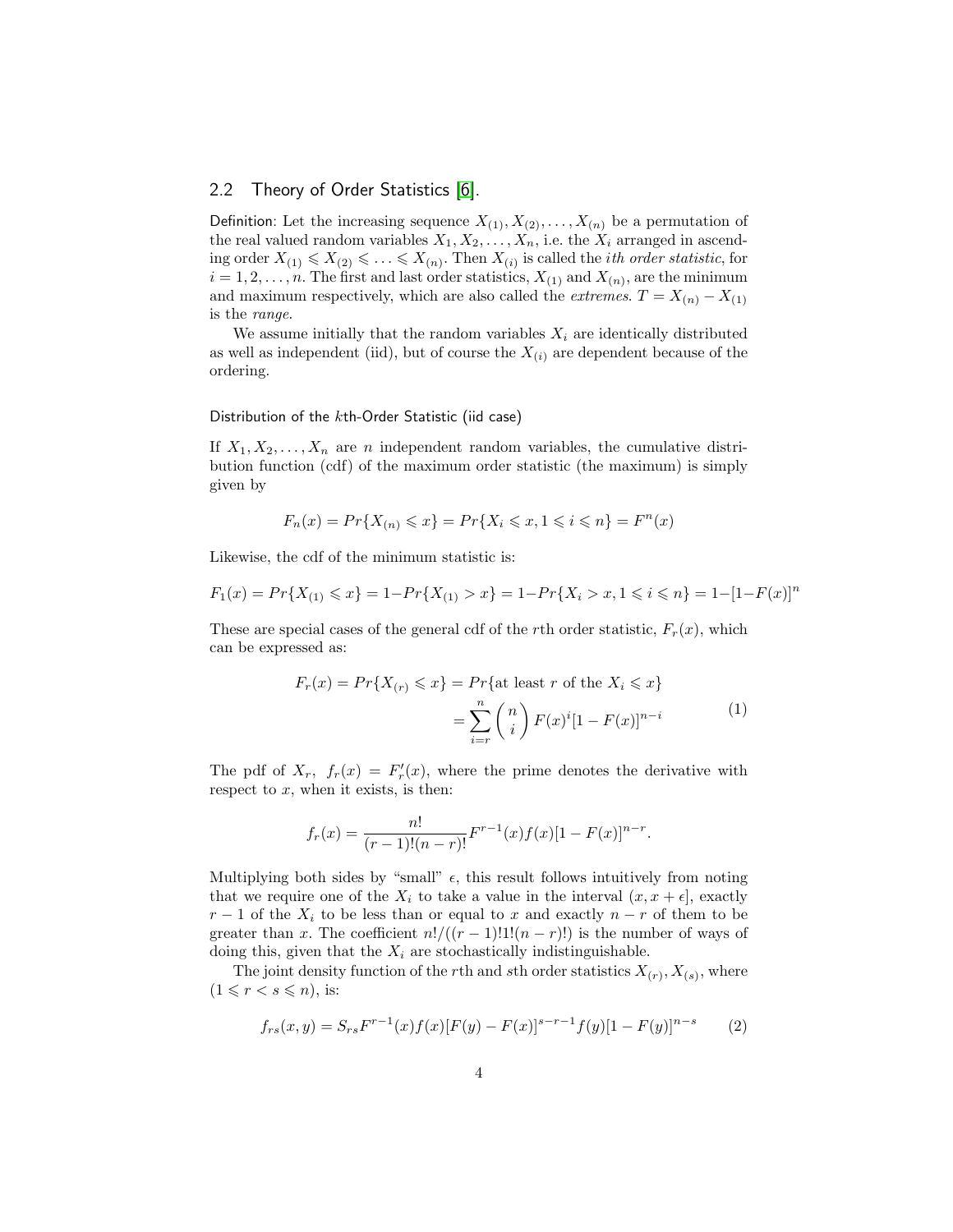where  $S_{rs} = \frac{n!}{(r-1)!(s-r-1)!(n-s)!}$ , by similar reasoning. The corresponding joint cdf  $F_{rs}(x, y)$  of  $X_{(r)}$  and  $X_{(s)}$  may be obtained by integration of the pdf or, alternatively, for  $x < y$  we have:

$$
F_{rs}(x, y) = Pr\{\text{at least } r \text{ of the } X_i \le x, \text{ at most } n - s \text{ of the } X_i > y\}
$$

$$
= \sum_{j=s}^{n} \sum_{i=r}^{j} Pr\{\text{exactly } i \text{ of the } X_i \le x, \text{ exactly } n - j \text{ of the } X_i > y\}
$$

$$
= \sum_{j=s}^{n} \sum_{i=r}^{j} \frac{n!}{i!(j-i)!(n-j)!} F^i(x)[F(y) - F(x)]^{j-i}[1 - F(y)]^{n-j}
$$

Finally, the joint pdf for the k order statistics  $X_{(n_1)}, \ldots, X_{(n_k)}$ ,  $1 \leq n_1 < \ldots <$  $n_k \leq n$ , is, similarly, for  $x_1 \leq \ldots \leq x_k$ :

$$
f_{n_1,\ldots,n_k}(x_1,\ldots,x_k) = S_{n_1,\ldots,n_k} F^{n_1-1}(x_1) f(x_1) [F(x_2) - F(x_1)]^{n_2-n_1-1} f(x_2) \cdots
$$
  

$$
[F(x_k) - F(x_{k-1})]^{n_k-n_{k-1}-1} f(x_k) [1 - F(x_k)]^{n-n_k}
$$

where  $S_{n_1,...,n_k} = \frac{n!}{(n_1-1)!(n_2-n_1-1)!(n_k-n_{k-1}-1)!(n-n_k)!}$ .

#### Distribution of the Range

The pdf  $f_{T_{rs}}(x)$  of the interval  $T_{rs} = X_{(s)} - X_{(r)}$  follows from the joint pdf of the rth and sth order statistics in Eq. [2](#page-3-0) by setting  $y = x + t_{rs}$  and integrating over  $x$ , giving:

$$
f_{T_{rs}}(t_{rs}) = S_{rs} \int_{-\infty}^{\infty} F^{r-1}(x) f(x) [F(x+t_{rs}) - F(x)]^{s-r-1} f(x+t_{rs}) [1 - F(x+t_{rs})]^{n-s} dx
$$

In the special case when  $r = 1$  and  $s = n$ ,  $T_{rs}$  is the range  $T = X_{(n)} - X_{(1)}$  and the pdf simplifies to:

$$
f(t) = n(n-1) \int_{-\infty}^{\infty} f(x)[F(x+t) - F(x)]^{n-2} f(x+t) dx
$$

The cdf of  $T$  then follows by integrating inside the integral with respect to  $x$ , giving:

<span id="page-4-0"></span>
$$
F(t) = n \int_{-\infty}^{\infty} f(x) \int_{0}^{t} (n-1)f(x+t') [F(x+t') - F(x)]^{n-2} dt' dx
$$
  
\n
$$
= n \int_{-\infty}^{\infty} f(x) [[F(x+t') - F(x)]^{n-1}]_{t'=0}^{t'=t} dx
$$
  
\n
$$
= n \int_{-\infty}^{\infty} f(x) [F(x+t) - F(x)]^{n-1} dx
$$
\n(3)

As noted in [\[6\]](#page-13-10), this equation follows intuitively by noting that the integrand (multiplied by an infinitesimal quantity  $dx$ ) is the probability that  $X_i$  falls into the interval  $(x, x + dx)$  (for some i) and the remaining  $n - 1$  of the  $X_j, j \neq i$  fall into  $(x, x + t]$ . There are *n* ways of choosing *i*, giving the factor *n*.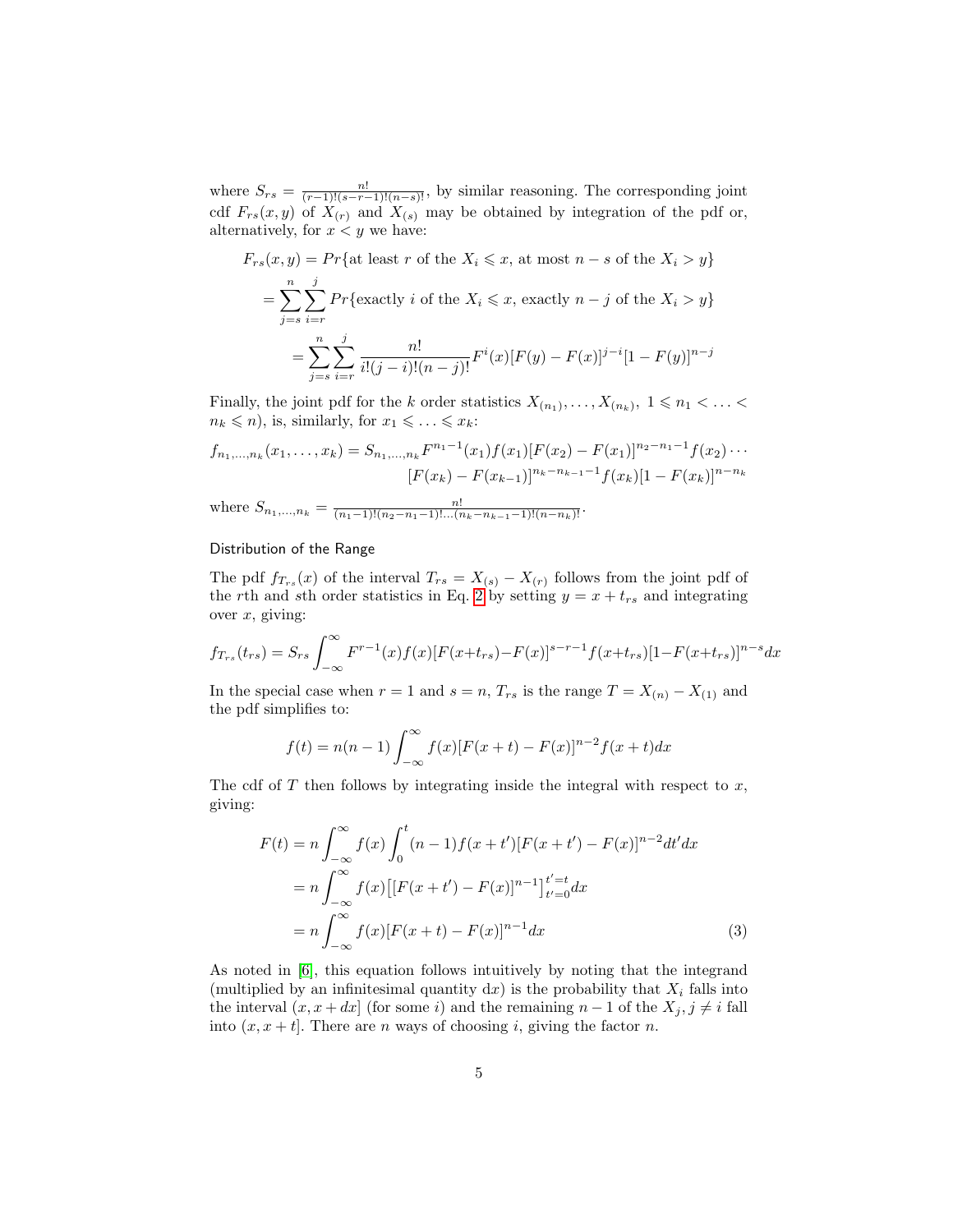## <span id="page-5-0"></span>3 Heterogeneous Order Statistics

We now consider n independent, real-valued random variables  $X_1, \ldots, X_n$  where each  $X_i$  has an arbitrary probability distribution  $F_i(x)$  and probability density function  $f_i(x) = F'_i(x)$ . In this case of "heterogeneous" (or independent, but not necessarily identically distributed) random variables, we call the order statistics heterogeneous order statistics to distinguish them from the better known results where the random variables are implicitly assumed to be identically distributed.

Recent decades have seen increasing consideration given to the heterogeneous case in the literature. Key theoretical results for the distribution and density functions of heterogeneous order statistics are summarised in [\[7\]](#page-13-11). This includes the work of Sen [\[14\]](#page-13-12), who derived bounds on the median and the tails of the distribution of heterogeneous order statistics. Practical issues related to the numerical computation of the ith heterogeneous order statistic are considered in [\[5\]](#page-13-13), with special consideration of recurrence relations among distribution functions of order statistics.

#### Distribution of the rth Heterogeneous Order Statistic

The rth heterogeneous order statistic, derived similarly to Eq. [1,](#page-3-1) has the following cdf:

<span id="page-5-1"></span>
$$
F_{(r)}(x) = Pr\{X_{(r)} \le x\} = Pr\{\text{at least } r \text{ of the } X_i \le x\}
$$

$$
= \sum_{i=r}^{n} \sum_{\{\ell_1,\ell_2\} \in \mathcal{P}_i} \prod_{k=1}^{i} F_{\ell_{1k}}(x) \prod_{k=1}^{n-i} [1 - F_{\ell_{2k}}(x)] \tag{4}
$$

 $\boldsymbol{n}$ 

where  $\mathcal{P}_i$  is the set of all two-set partitions  $\{D, E\}$  of  $\{1, 2, \ldots, n\}$  with  $|D| = i$ and  $|E| = n - i$ , and  $\ell_{hk}$  is the kth component of the vector  $\ell_h$  for  $h = 1, 2$ .

Similarly to the homogeneous case, the minimum and maximum order statistics are respectively given by:

$$
F_{(1)}(x) = Pr\{X_{(1)} \le x\} = 1 - Pr\{X_{(1)} > x\} =
$$
  

$$
1 - Pr\{X_i > x \mid 1 \le i \le n\} = 1 - \prod_{i=1}^{n} [1 - F_i(x)],
$$

and

$$
F_{(n)}(x) = Pr\{X_{(n)} \leq x\} = Pr\{X_i \leq x \mid 1 \leq i \leq n\} = \prod_{i=1}^{n} F_i(x).
$$

Differentiating Eq. [4](#page-5-1) and simplifying yields the pdf:

$$
f_{(r)}(x) = \sum_{i=r}^{n} \sum_{\{\ell_1,\ell_2\} \in \mathcal{P}_i} \left[ \sum_{j=1}^i \prod_{k=1,k \neq j}^i F_{\ell_{1k}}(x) \prod_{k=1}^{n-i} [1 - F_{\ell_{2k}}(x)] f_{\ell_{1j}}(x) - \sum_{j=1}^{n-i} \prod_{k=1}^i F_{\ell_{1k}}(x) \prod_{k=1,k \neq j}^{n-i} [1 - F_{\ell_{2k}}(x)] f_{\ell_{2j}}(x) \right]
$$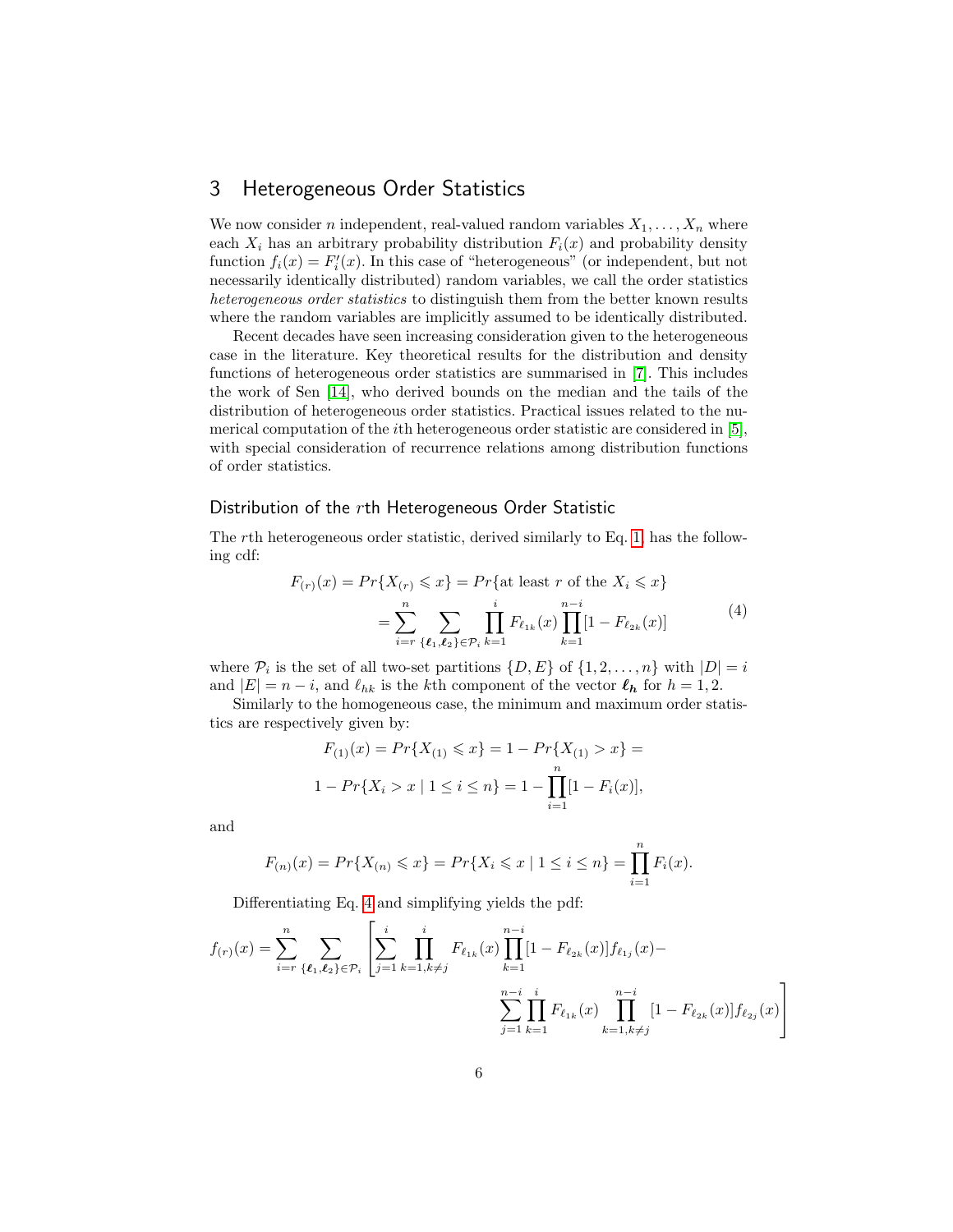$$
= \sum_{i=r}^{n} \sum_{h=1}^{n} \left[ \sum_{\{\ell_1,\ell_2\} \in \mathcal{P}_{i-1}^{h-1}} \prod_{k=1}^{i-1} F_{\ell_{1k}}(x) \prod_{k=1}^{n-i} [1 - F_{\ell_{2k}}(x)] f_h(x) - \right. \\ \left. \sum_{\{\ell_1,\ell_2\} \in \mathcal{P}_{i}^{h-1}} \prod_{k=1}^{i} F_{\ell_{1k}}(x) \prod_{k=1}^{i} [1 - F_{\ell_{2k}}(x)] f_h(x) \right. \\ \left. - \sum_{h=1}^{n} f_h(x) \left[ \sum_{i=r}^{n} \sum_{\{\ell_1,\ell_2\} \in \mathcal{P}_{i-1}^{h-1}} \prod_{k=1}^{i-1} F_{\ell_{1k}}(x) \prod_{k=1}^{n-i} [1 - F_{\ell_{2k}}(x)] - \right. \\ \left. \sum_{i=r+1}^{n} \sum_{\{\ell_1,\ell_2\} \in \mathcal{P}_{i-1}^{h-1}} \prod_{k=1}^{i} F_{\ell_{1k}}(x) \prod_{k=1}^{n-i} F_{\ell_{1k}}(x) \prod_{k=1}^{n-i} [1 - F_{\ell_{2k}}(x)] \right]
$$

$$
= \sum_{h=1}^{n} f_h(x) \sum_{\{\ell_1,\ell_2\} \in \mathcal{P}_{r-1}^{h-1}} \prod_{k=1}^{r-1} F_{\ell_{1k}}(x) \prod_{k=1}^{n-r} [1 - F_{\ell_{2k}}(x)]
$$

1  $\overline{1}$ 

where  $I_{\bullet}$  is the indicator function and  $\mathcal{P}_i^{h-}$  is the set of all 2-set partitions of  $\{1, 2, \ldots, n\} \setminus \{h\}$  with i elements in the first set and  $1 \leq h \leq n$ . In fact this result also follows from an intuitive argument using the infinitesimal interval  $(x, x + \epsilon]$ , as in the homogeneous case.

The joint density function  $f_{rs}(x, y)$  of two order statistics,  $X_{(r)}$  and  $X_{(s)}$ , for  $1\leqslant r < s \leqslant n,$  follows similarly as:

<span id="page-6-0"></span>
$$
f_{(r)(s)}(x,y) = \sum_{\substack{1 \le h_1 \ne h_2 \le n}} f_{h_1}(x) f_{h_2}(y) \sum_{\substack{\{\ell_1, \ell_2, \ell_3\} \in \mathcal{P}_{r-1, s-r-1}^{h_1-, h_2-}}}\prod_{k=1}^{r-1} F_{\ell_{1k}}(x) \times (5)
$$
  

$$
\prod_{k=1}^{s-r-1} [F_{\ell_{2k}}(y) - F_{\ell_{2k}}(x)] \prod_{k=1}^{n-s} [1 - F_{\ell_{3k}}(y)]
$$

where  $\mathcal{P}_{i_1,i_2}^{h_1-,h_2-}$  is the set of all 3-set partitions of  $\{1,2,\ldots,n\} \setminus \{h_1,h_2\}$  with  $i_1$  elements in the first set,  $i_2$  elements in the second set, and so  $n - i_1 - i_2 - 2$ in the third, and  $1 \leq h_1 \neq h_2 \leq n$ .

### Distribution of the Range for Heterogeneous Order Statistics

From the joint pdf of two heterogeneous order statistics in Eq. [5,](#page-6-0) we obtain the pdf of the interval  $T_{rs} = X_{(r)} - X_{(s)}$  by setting  $t_{rs} = y - x$ :

$$
f_{(r:s)}(t_{rs}) = \sum_{1 \le h_1 \ne h_2 \le n} \int_{-\infty}^{\infty} f_{h_1}(x) f_{h_2}(x + t_{rs})
$$
(6)  

$$
\sum_{\{\ell_1, \ell_2, \ell_3\} \in \mathcal{P}_{r-1, s-r-1}^{h_1-h_2} } \prod_{k=1}^{r-1} F_{\ell_{1k}}(x) \prod_{k=1}^{s-r-1} \left[ F_{\ell_{2k}}(x + t_{rs}) - F_{\ell_{2k}}(x) \right] \prod_{k=1}^{n-s} \left[ 1 - F_{\ell_{3k}}(x + t_{rs}) \right] dx
$$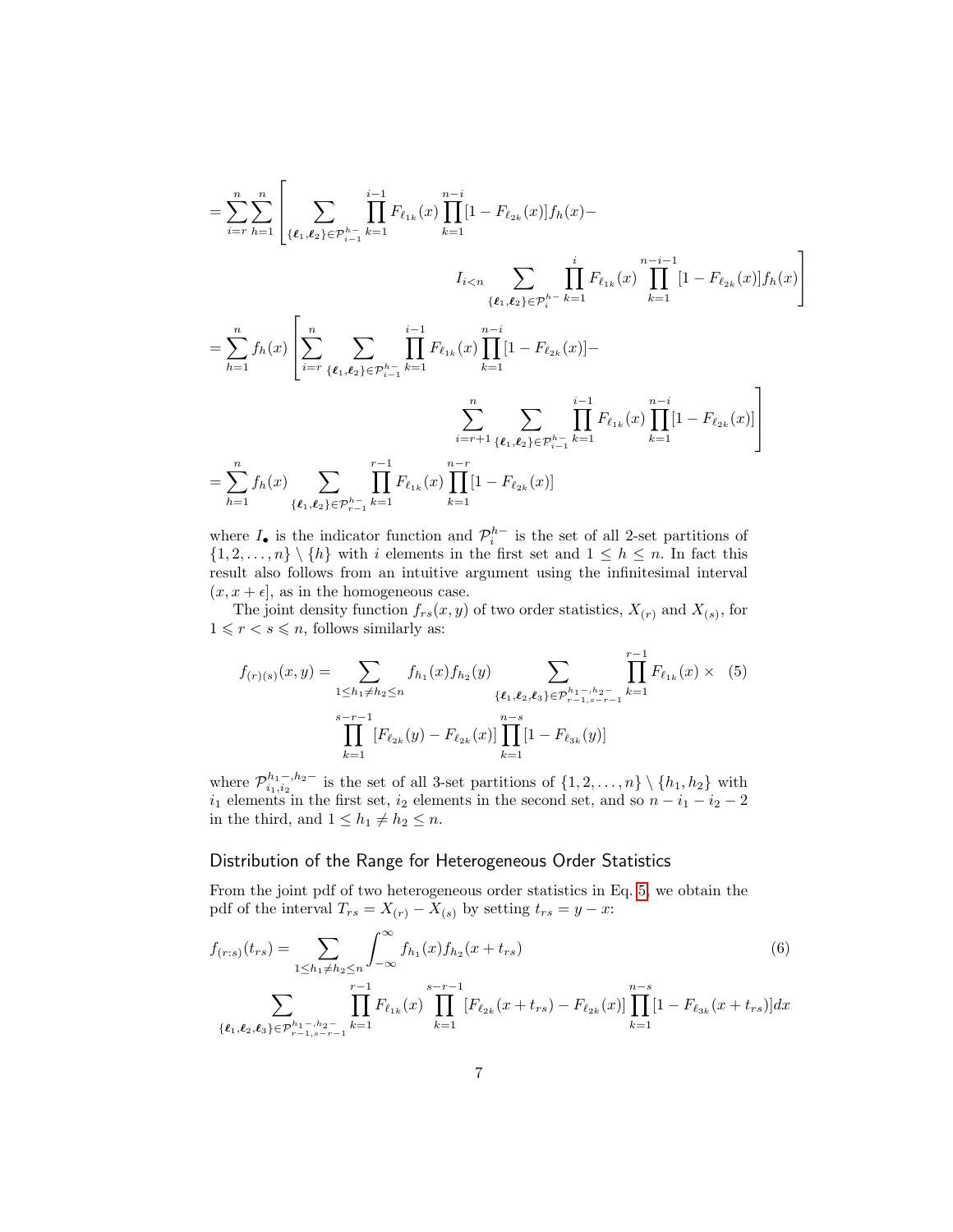For the range, we want the special case in which  $r = 1$ ,  $s = n$  and  $T =$  $X_{(n)} - X_{(1)}$ , giving the pdf:

$$
f_{(1:n)}(t) = \sum_{1 \le h_1 \ne h_2 \le n} \int_{-\infty}^{\infty} f_{h_1}(x) f_{h_2}(x+t) \sum_{\{\ell_1, \ell_2, \ell_3\} \in \mathcal{P}_{0,n-2}^{h_1, \ldots, h_2 - k} = 1} \prod_{k=1}^{n-2} [F_{\ell_{2k}}(x+t) - F_{\ell_{2k}}(x)] dx
$$
  
= 
$$
\sum_{1 \le h_1 \ne h_2 \le n} \int_{-\infty}^{\infty} f_{h_1}(x) f_{h_2}(x+t) \prod_{k \ne h_1, h_2} [F_k(x+t) - F_k(x)] dx
$$
(7)

The cdf now follows by integration (inside the sum and integral with respect to  $x)$ :

$$
F_{(1:n)}(t) = \sum_{1 \le h_1 \ne h_2 \le n} \int_{-\infty}^{\infty} f_{h_1}(x) \int_0^t f_{h_2}(x + t') \prod_{k \ne h_1, h_2} [F_k(x + t') - F_k(x)] dx dt'
$$
  
= 
$$
\sum_{1 \le h_1 \le n} \int_{-\infty}^{\infty} f_{h_1}(x) \prod_{k \ne h_1} [F_k(x + t) - F_k(x)] dx
$$
(8)

In fact, the same result can be obtained by noting that Eq. [3](#page-4-0) generalises using the argument given immediately following it. This is that, given a particular choice of  $i = 1, 2, \ldots, n$ , the integrand (multiplied by an infinitesimal quantity  $dx$ ) is the probability that  $X_i$  falls into the interval  $(x, x + dx)$  and the other  $X_i, j \neq i$  fall into  $(x, x + t]$ . Of course there are n ways of choosing i, and so we have to sum over  $n$  terms; in the homogeneous case, all these terms are the same, which gave the factor  $n$ . For heterogeneous order statistics, we therefore obtain:

<span id="page-7-2"></span>
$$
F_{range}(t) = F_{(1:n)}(t) = \sum_{i=1}^{n} \int_{-\infty}^{\infty} f_i(x) \prod_{j=1, j \neq i}^{n} [F_j(x+t) - F_j(x)] dx \qquad (9)
$$

This is a useful result, which requires a sum of only  $n$  terms. It will form the basis for range-optimisation in split-merge systems with heterogeneous service time distributions as considered in the next section.

## <span id="page-7-0"></span>4 Controlling Variability in Split-Merge systems

### Introducing Delays

Our aim is to control the variability of subtask completion (equivalently merge buffer arrival) times by introducing a vector of delays:

<span id="page-7-1"></span>
$$
\mathbf{d} = (d_1, d_2, \dots, d_i, \dots, d_{n-1}, d_n) \tag{10}
$$

Here, element  $d_i$  of the vector **d** denotes the deterministic delay that will be applied before a subtask is sent to server i for processing. We note that in order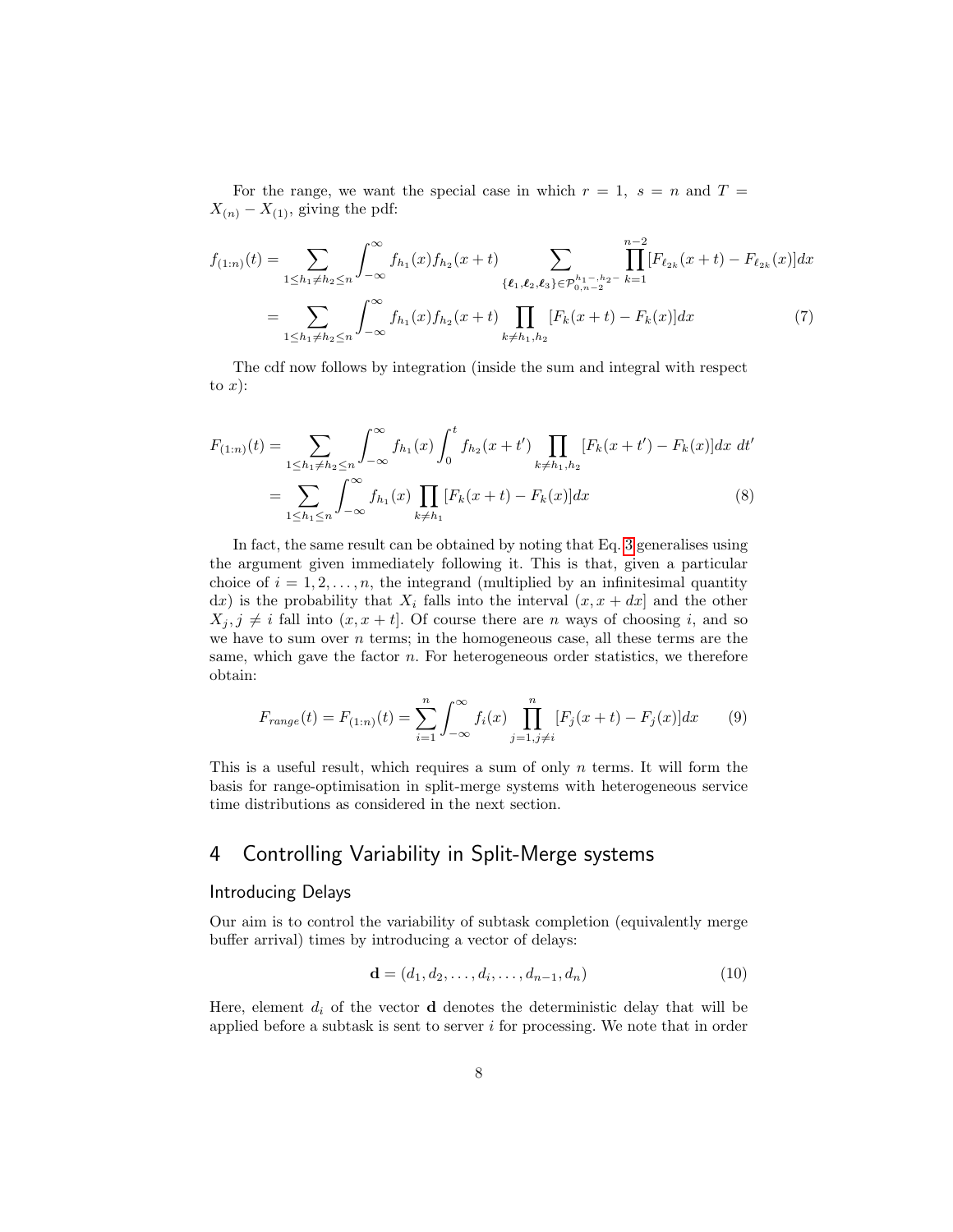to avoid unnecessarily delaying all subtasks we require that the subtask delay for at least one server (the "bottleneck" server) be set to 0.

After applying the delays from Eq. [10,](#page-7-1) the distribution of the range from Eq. [9](#page-7-2) becomes:

<span id="page-8-0"></span>
$$
F_{range}(t, \mathbf{d}) = \sum_{i=1}^{n} \int_{-\infty}^{\infty} f_i(x - d_i) \prod_{j=1, j \neq i}^{n} [F_j(x + t - d_j) - F_j(x - d_j)] dx \quad (11)
$$

We assume that,  $\forall i, f_i(t - d_i) = 0, \forall t < d_i$ . Similarly,  $\forall j, F_j(t - d_j) = 0, \forall t < d_j$ .

#### Optimisation procedure

In this section we move away from our previous mean-based technique [\[16\]](#page-13-9) towards a more sophisticated framework for finding delay vectors which provide soft (probabilistic) guarantees on variability. More specifically, for a given probability  $\alpha$ , we aim to minimise the 100 $\alpha$ <sup>th</sup> percentile of variability with respect to d. That is, we aim to solve for d in:

<span id="page-8-1"></span>
$$
\min_{\mathbf{d}} F_{range}^{-1}(\alpha, \mathbf{d}) \tag{12}
$$

Put another way, we aim to find that vector d which yields the lowest value for the 100αth percentile of the difference in the completion times of the first and the last subtasks (belonging to each task).

Practically, we developed a numerical optimisation procedure by prototyping it in Mathematica and subsequently implementing a full version of it in C++ for efficiency reasons. Evaluation of Eq. [11](#page-8-0) for a given  $\alpha$  and **d** is performed by means of straightforward numerical integration using the trapezoidal rule. While this is adequate and accurate for almost all continuous service time density and distribution functions, complications arise in the case of the pdf of deterministic service time density functions because of their infinitely thin, infinitely high impulse. We choose to resolve this by replacing the deterministic pdf with delay parameter a by the Gaussian approximation:

$$
f_{Det(a)}(x) \approx \frac{1}{c\sqrt{\pi}}e^{-\frac{(x-a)^2}{c^2}}
$$

which becomes exact as  $c \to 0$ ; in practice we set  $c = 0.01$ .

In order to invert Eq. [11](#page-8-0) for a given  $\alpha$  and **d**, we make use of the well-known Bisection method [\[4\]](#page-13-14) which in turn exploits Bolzano's Intermediate Value Theorem. Although it is more computationally expensive than the Newton-Rhapson method, we choose the Bisection method because its gradient-free nature makes it considerably more robust. In circumstances where computational efficiency is a critical concern, we note that it is possible to apply more efficient gradient-free algorithms such as Brent's method [\[3\]](#page-13-15).

Finally, we explore the optimisation surface of  $F_{range}^{-1}(\alpha, \mathbf{d})$  with the initial  $\mathbf{d} = \{0, \ldots, 0\}$  using a numerical optimization procedure. We constrain the search such that  $d_i \geq 0$  for all i and  $\prod_i d_i = 0$  (that is, the "bottleneck" server(s)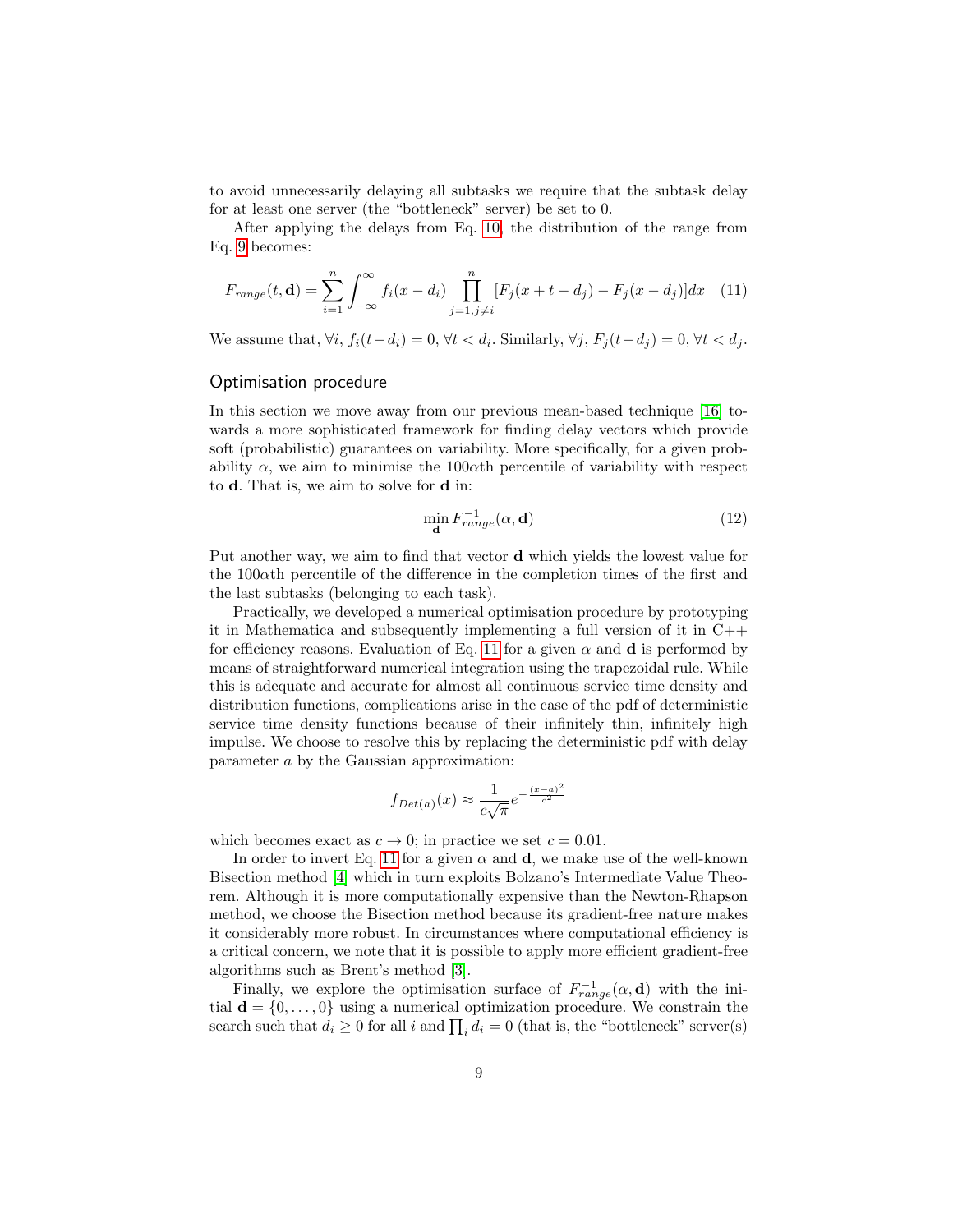should have no unnecessary additional delay). In our implementation, we have used a simple Nelder-Mead optimisation technique [\[12\]](#page-13-16), although we note that a range of more sophisticated (and correspondingly considerably more complex to implement) gradient-free optimisation techniques are also available, e.g. [\[1,](#page-13-17)[11\]](#page-13-18).

## <span id="page-9-0"></span>5 Case Study

Consider a split-merge system with 3 parallel servers having heterogeneous service time density functions:

|                   | $f_1(t) = \text{Pareto}(\alpha = 3, b = 3.5)$ $(E[X_1] = 5.25, \text{Med}[X_1] = 4.40972, \text{Var}[X_1] = 9.1875)$ |
|-------------------|----------------------------------------------------------------------------------------------------------------------|
|                   | $f_2(t) =$ Erlang $(n = 2, \lambda = 1)$ $(E[X_2] = 2, \text{Med}[X_2] = 1.67835, \text{Var}[X_2] = 2)$              |
| $f_3(t) = Det(5)$ | $(E[X_3] = 5, Med[X_3] = 5, Var[X_3] = 0)$                                                                           |

Without adding any extra delays, it is straightforward to apply Eq. [9](#page-7-2) in a simple root finding algorithm (e.g. the Bisection method) to compute the 50th ( $\alpha = 0.5$ ) and 90th ( $\alpha = 0.9$ ) percentile of the range of subtask arrival times as  $t = 3.629$ time units and  $t = 5.52998$  time units respectively.

Incorporating delays into the distribution of the range of subtask merge buffer arrival times as per Eq. [11,](#page-8-0) and executing a Nelder-Mead optimisation (suitably constrained so that  $\prod_i d_i = 0$ ) to solve Eq. [12](#page-8-1) given  $\alpha = 0.5$  for **d** yields

$$
\mathbf{d} = (0.79335, 3.47083, 0)
$$

as shown in Figure [2.](#page-10-0) We note that in this case the "bottleneck" server is server 3, despite the fact that the server 1 has a higher mean service time than server 3. With the incorporation of the optimal delays, the 50th percentile of the range of subtask arrival times becomes  $t = 1.32592$ , representing an improvement of 63.4% over the original system configuration without delays.

For  $\alpha = 0.9$  we obtain

$$
\mathbf{d} = (0, 2.68176, 1.45705)
$$

as shown in Figure [3.](#page-10-1) We note that for this percentile the "bottleneck" switched from server 3 to server 1. With the incorporation of the optimal delays, the 90th percentile of the range of subtask arrival times becomes  $t = 3.77626$ , representing an improvement of 31.7% over the original system configuration without delays.

Figure [4](#page-11-0) shows how the distribution of the range of subtask merge buffer arrival times changes according to the optimised percentile. We note that a change of the optimised percentile can have a significant impact on the quantiles of  $F_{range}(t, d)$ , according to how the "bottleneck" server shifts.

Although it is not our focus, it is interesting to consider the effect of the subtask delays on the expected task completion time. For a system without delays, the expected task completion time is  $E[X_{(n)}] = 5.75712$  time units. After introducing subtask delays in order to minimise the 50th and 90th percentile of the range of subtask processing times, the expected task completion time becomes 6.57628 time units (14% increase) and 7.00894 time units (26%) increase respectively.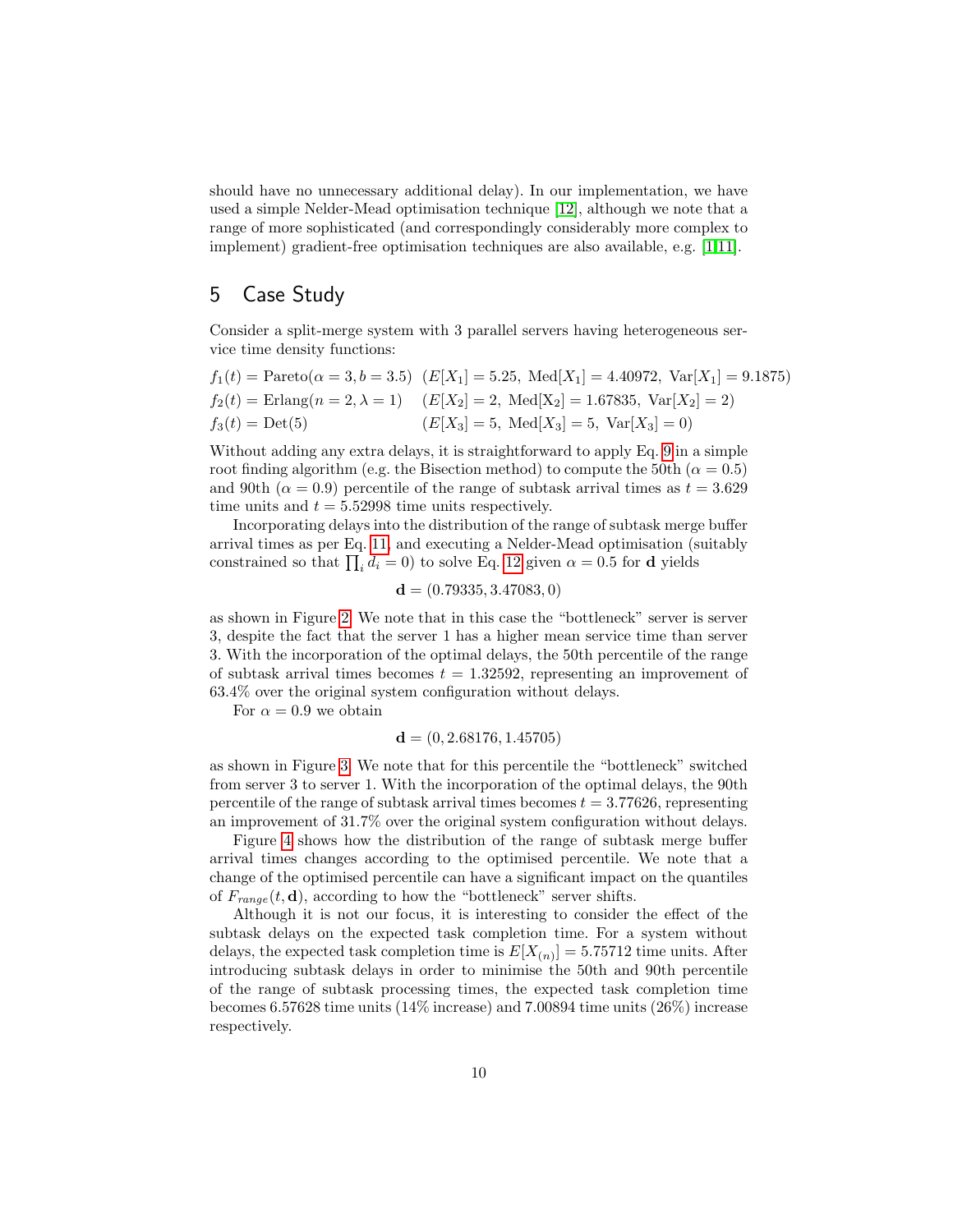<span id="page-10-0"></span>

Fig. 2: 50th percentile of the range of subtask merge buffer arrival times for various deterministic processing delays. The optimal delay vector is  $d =$  $(0.79335, 3.47083, 0).$ 

<span id="page-10-1"></span>

Fig. 3: 90th percentile of the range of subtask merge buffer arrival times for various deterministic processing delays. The optimal delay vector is  $\mathbf{d} =$ (0, 2.68176, 1.45705).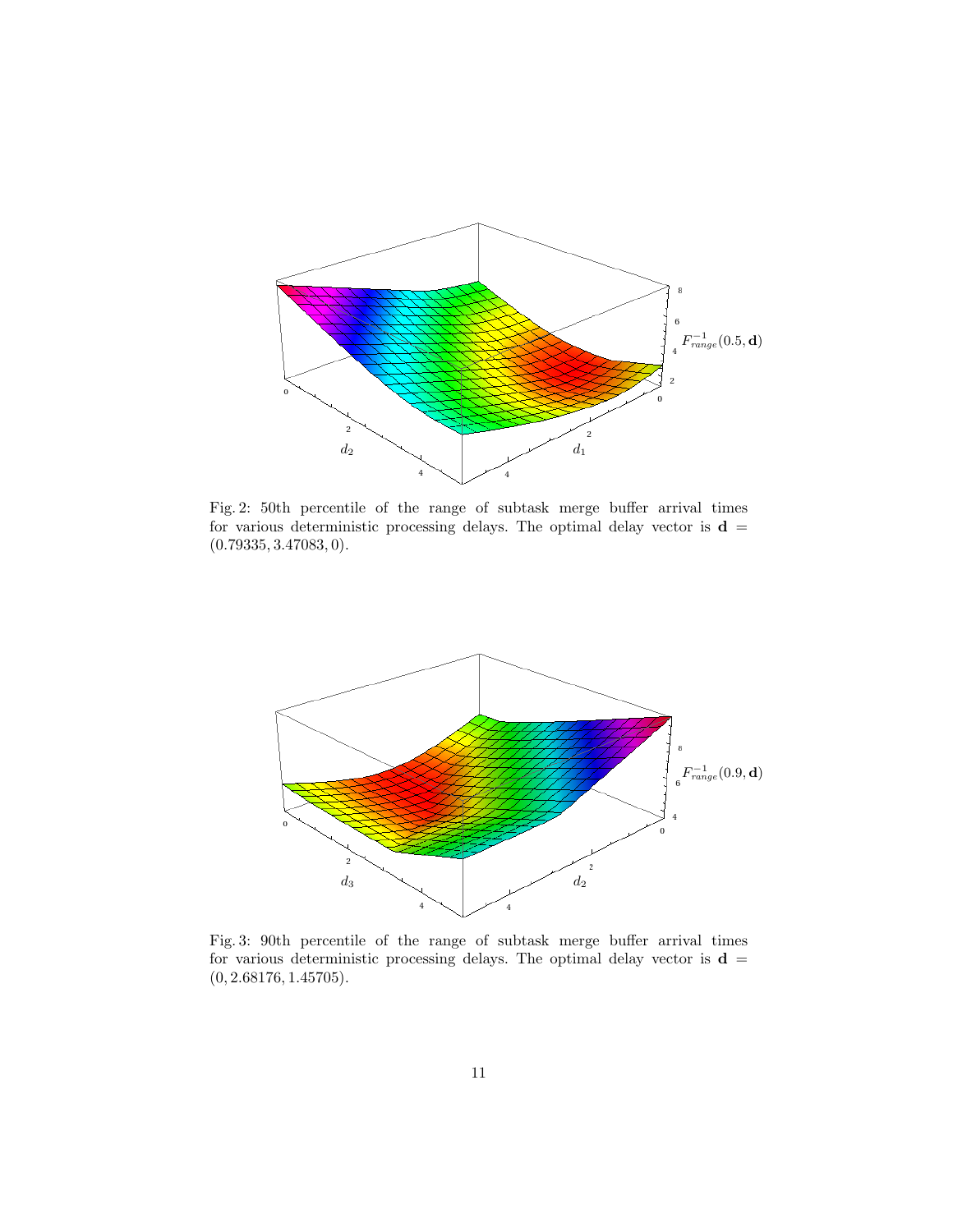<span id="page-11-0"></span>

Fig. 4: Distributions of the range of subtask merge buffer arrival times given subtask delays optimised for various percentiles.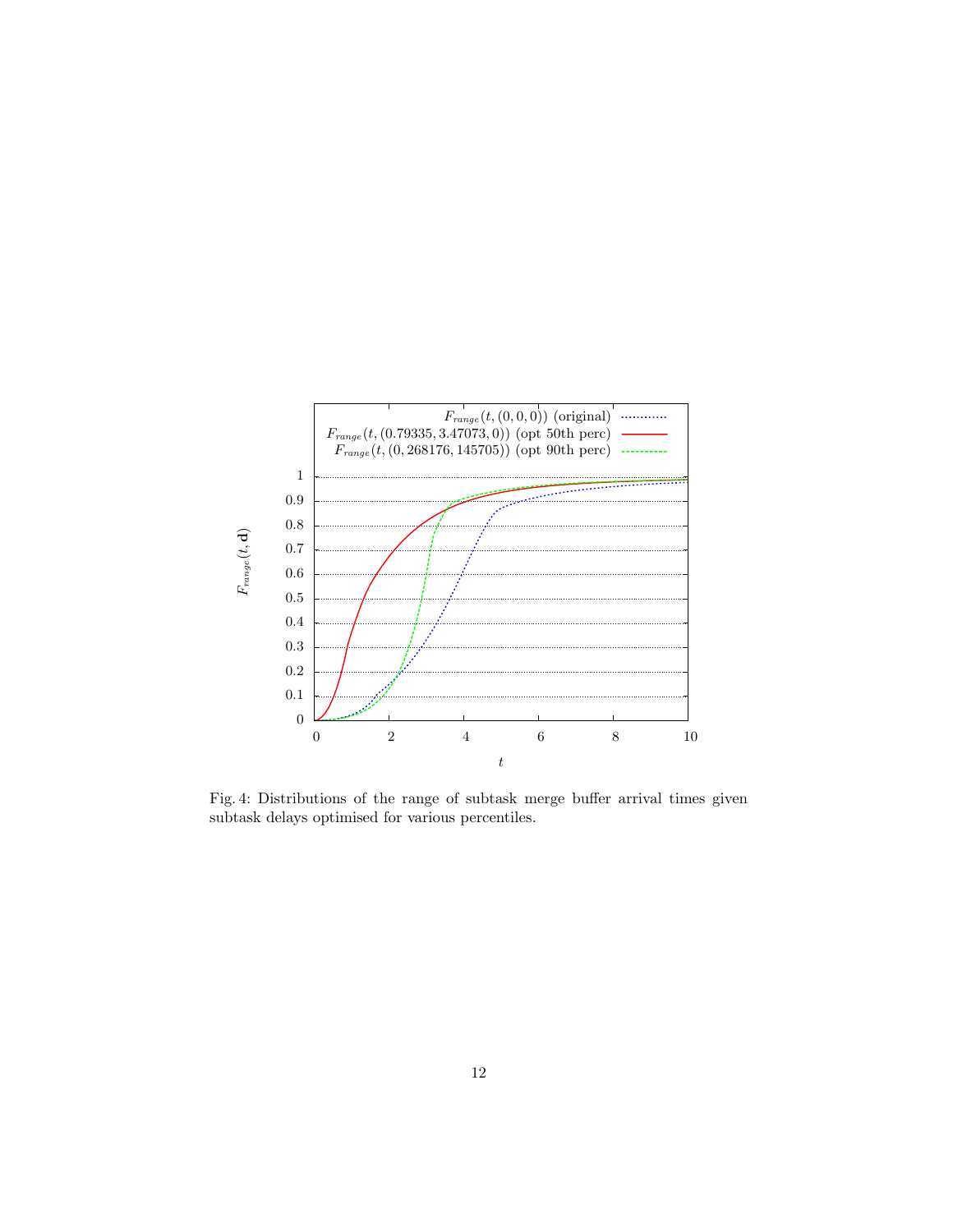# <span id="page-12-0"></span>6 Conclusions and Future Work

This paper has presented a methodology for controlling variability in split-merge systems. Here variability is defined in terms of a given percentile of the range of arrival times of subtasks in the merge buffers, and is controlled through the application of judiciously chosen deterministic delays to subtask service times. The methodology has three main building blocks. The first is an exact analytical expression for the distribution of the range of subtask merge buffer arrival times over *n* heterogeneous servers in a split-merge system. This is a natural generalisation of the well-known order statistics result for the distribution of the range taken over  $n$  homogeneous servers. The second is the introduction of deterministic subtask delays into the aforementioned expression. The third is a optimisation procedure which yields the vector of subtask delays which minimises a given percentile of the range of subtask merge buffer arrival times. We presented a case study which showed that the choice of percentile can have a significant impact on the optimal delay vector and the "bottleneck" server.

As previously mentioned fork-join systems are significantly less analytically tractable than split-merge systems. However, they are more realistic abstractions of many real world systems on account of their less-constrained task synchronisation. Consequently a natural future direction of this work is to try and generalise our results to fork-join systems. In line with previous research we believe we are unlikely to find an exact analytical expression for the distribution of the range of join buffer arrival times. However, a numerical approach and/or an analytical approximation may be possible.

Finally, the scalability of our methodology to very large split-merge systems with  $100+$  service nodes is currently an open question. However, large-scale problems are sometimes encountered when modelling real-life systems. Consequently we will conduct experiments to assess the scaling behavior of our methodology. It may be beneficial to devise an approach that makes use of parallel computations using MPI (Message Passing Interface).